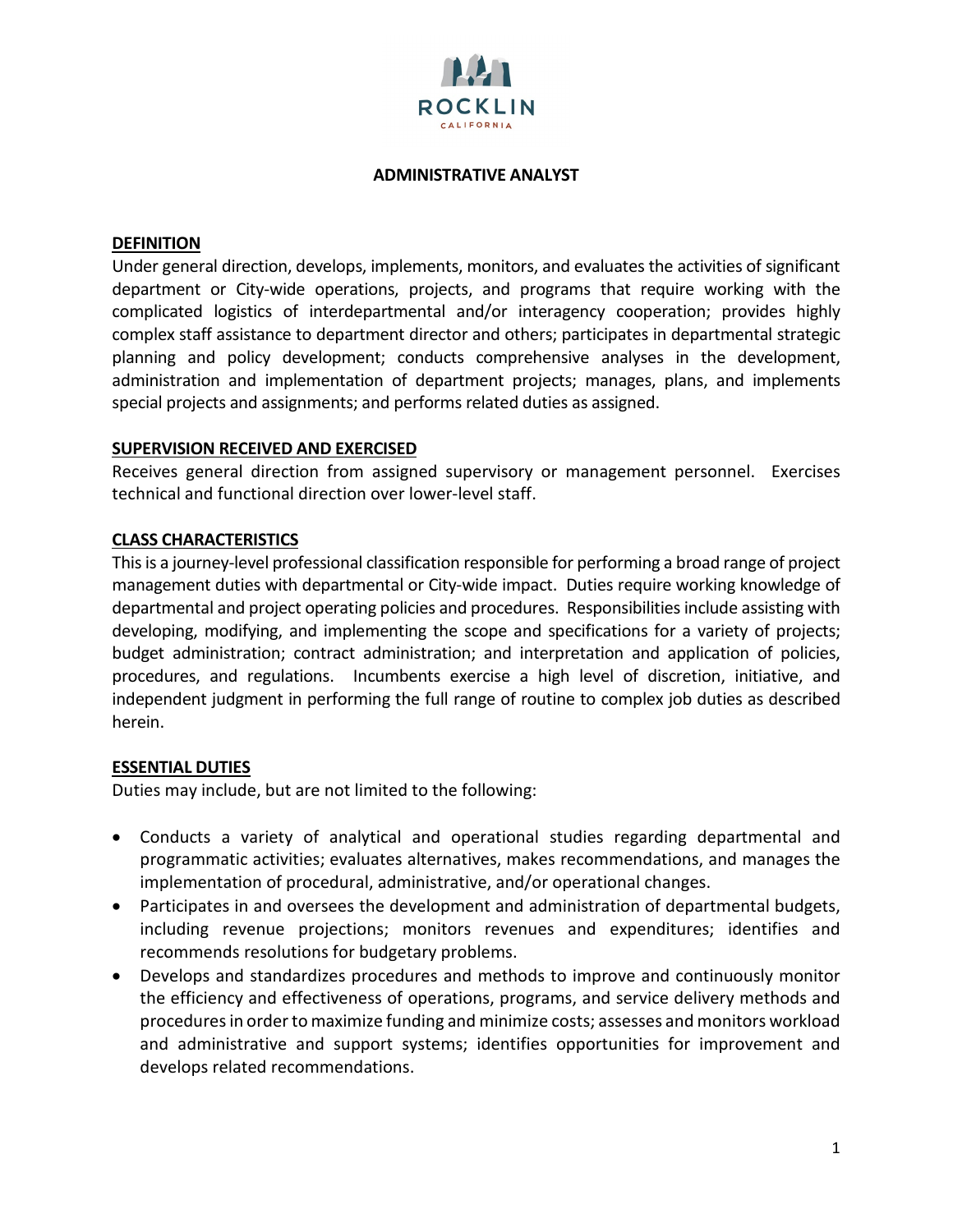Administrative Analyst Page 2 of 5

- Analyzes alternatives and makes recommendations regarding such matters as organizational structure, budget development and administration, staffing, facilities, equipment, cost analysis, productivity, policy or procedure modifications, etc.
- Coordinates project activities with other departmental divisions or City departments and with outside agencies; represents the assigned project in committee and other meetings; oversees contract service providers.
- Serves as subject matter expert in area(s) of specialty or designated responsibility; acts as a resource to the department's divisions.
- Drafts, reviews, and monitors contracts and agreements for compliance, achievement of objectives, and adherence to performance and fiscal requirements.
- Participates in the selection, training, motivation, and evaluation of assigned staff; directs the work activities of assigned staff; prioritizes and coordinates work assignments; provides and/or coordinates staff training; reviews work for accuracy; and may work with employees to correct deficiencies.
- Writes and develops staff reports, presentations, and City Council items; plans, schedules, and coordinates Council items for the department; and prepares and submits Council agenda reports and various other commission, committee, and staff reports, resolutions, ordinances, and correspondence regarding assigned activities.
- Makes presentations at Council, interagency, committee, and other meetings and conferences.
- Receives and responds to inquiries and complaints from the public; interprets and explains City and department policies, rules, and regulations in response to inquiries; refers inquiries and escalates complaints to the department director, as necessary.
- Develops, modifies, and updates the department's web page content; creates and designs informational materials, brochures, and other documents to educate the public about departmental programs and efforts.
- Performs related duties as assigned.

# **QUALIFICATIONS**

# **Knowledge of:**

- Organizational and management practices as applied to the analysis, evaluation, development, and implementation of programs, policies, and procedures.
- Communication techniques required for gathering, evaluating, and transmitting information and directing group discussions.
- Administrative principles and methods, including goal setting, as well as program and budget development and implementation.
- Principles and practices of public sector finance, budgeting, and accounting, including budget preparation and monitoring, cash control, and related accounting practices.
- Analytical processes and project and/or program management including, but not limited to, purchasing, contracts, training, human resources, finance, budgeting, and other related program areas.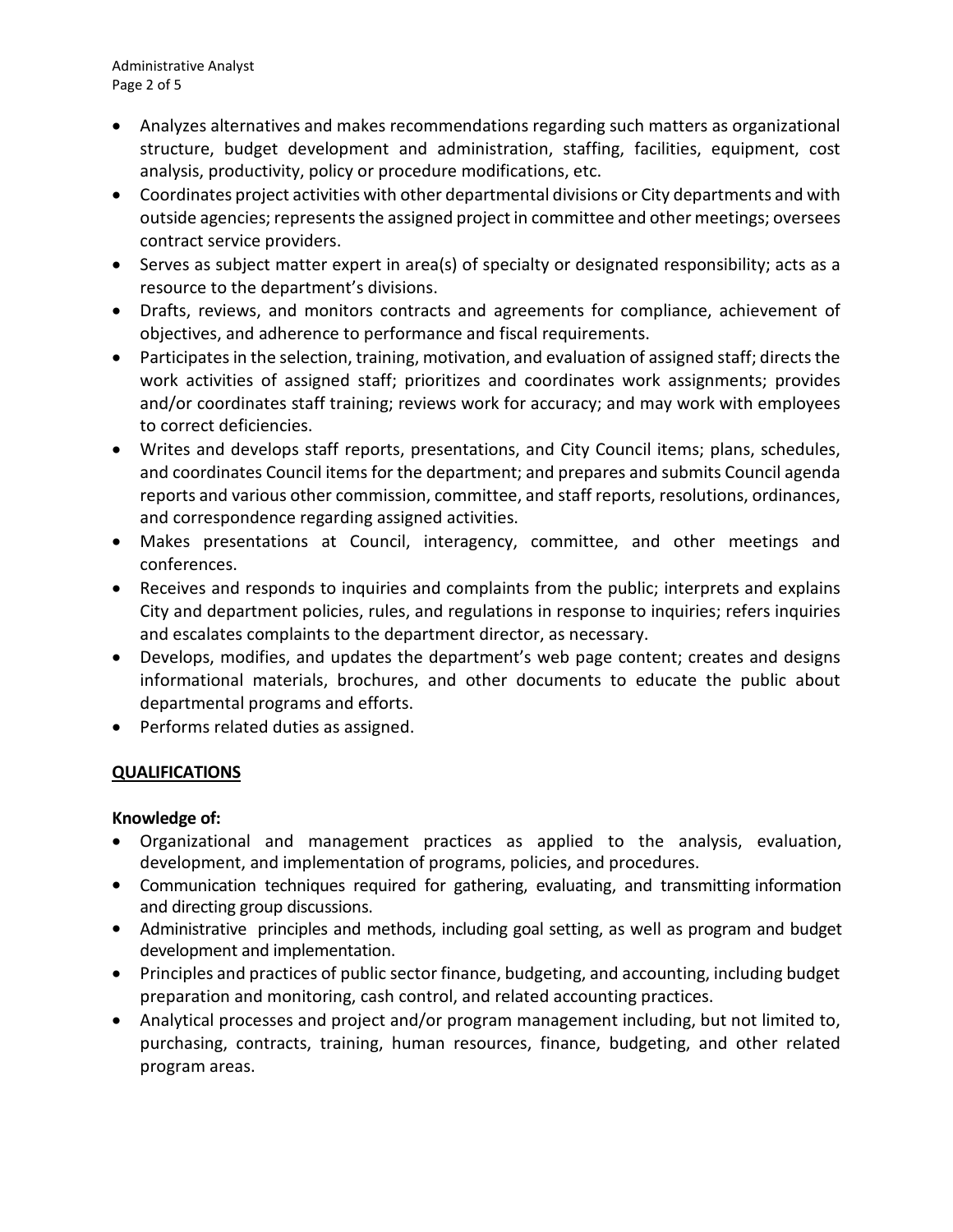Administrative Analyst Page 3 of 5

- Applicable federal, state, and local laws, regulatory codes, ordinances, and procedures relevant to assigned area(s) of responsibility.
- Principles and practices of research methods and statistical analysis.
- Methods and techniques of public, community, and business marketing, relation, and outreach.
- Research techniques, business letter writing, and report presentation.
- Records management principles and practices.
- Techniques for providing a high level of customer service to the public and City staff, in person and over the telephone.
- Principles and techniques for working with groups and fostering effective team interaction to ensure teamwork is conducted smoothly.
- The structure and content of the English language, including the meaning and spelling of words, rules of composition, and grammar.
- Modern equipment and communication tools used for business functions and program, project, and task coordination.
- Computers and software programs (e.g., Microsoft software packages) to conduct, compile, and/or generate documentation.

## **Ability to:**

- Direct and participate in advanced administrative, fiscal, budgetary, and operational activities.
- Develop and administer policies, standards, and procedures.
- Perform administrative work involving the use of independent judgment and personal initiative in assigned area(s).
- Plan and conduct effective management, administrative, and operational studies.
- Analyze, interpret, draw conclusions, summarize, and present administrative and technical information and data in an effective manner.
- Independently develop and coordinate effective systems, programs and procedures; recognize needs, analyze problems, develop and evaluate options, make sound recommendations and initiate actions in order to develop more efficient systems and procedures or resolve problems within established guidelines.
- Negotiate agreements between differing individuals and groups; gaining cooperation through discussion and persuasion.
- Prepare and monitor various agreements and contracts.
- Research, analyze, and evaluate new service delivery methods, procedures, and techniques.
- Plan, organize, assign, supervise, review, and evaluate the activities of assigned program areas.
- Develop, implement, and interpret goals, objectives, policies, procedures, and work standards for the department.
- Coordinate activities with other City departments and agencies as required.
- Prepare clear, concise, and complete reports and other written material.
- Maintain accurate records and files.
- Understand, interpret, and apply all pertinent laws, codes, regulations, policies and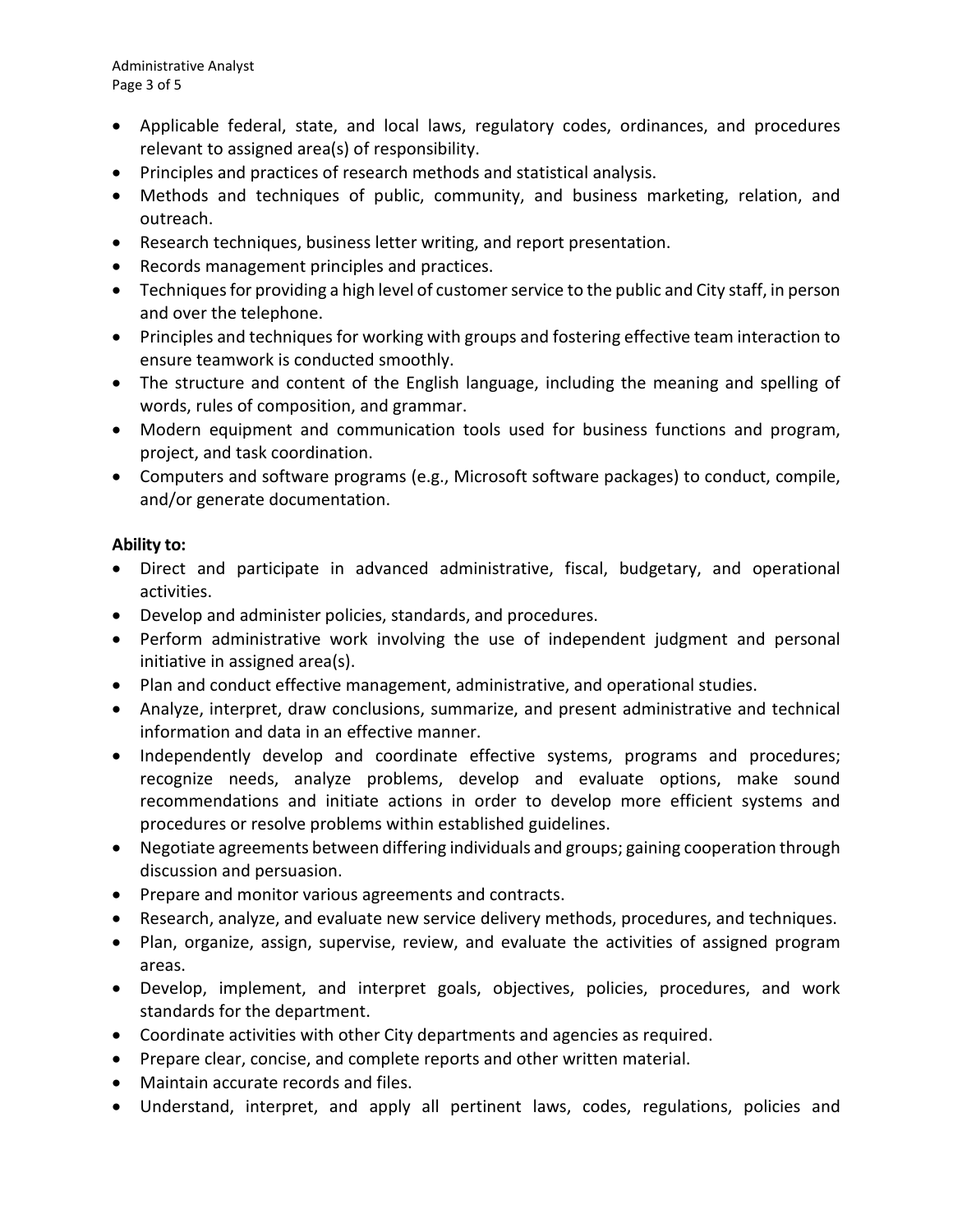procedures, and standards relevant to work performed.

- Effectively represent the department and the City in meetings with governmental agencies; community groups; various business, professional, and regulatory organizations; and in meetings with individuals.
- Independently organize work, set priorities, meet critical deadlines, and follow-up on assignments.
- Attend, represent the department, and make presentations at Council, interagency committees, and other meetings.
- Effectively use computer systems, software applications, and modern business equipment to perform a variety of work tasks.
- Communicate clearly and concisely, both orally and in writing, using appropriate English grammar and syntax.
- Use tact, initiative, prudence, and independent judgment within general policy, procedural, and legal guidelines.
- Establish, maintain, and foster positive and effective working relationships with those contacted in the course of work.

# **Education and Experience**

*A combination of education and experience which would provide the required knowledge and abilities is qualifying. Note: education may not fully substitute for the required experience unless expressly stated herein.*

Equivalent to a bachelor's degree from an accredited four-year college with major coursework in public or business administration, finance, economics, or a closely related field;

#### **AND**

Five (5) years of increasingly responsible experience in public administration, administrative analysis, or budgetary/fiscal control, including at least two (2) years in a senior administrative/supervisory capacity.

## **Licenses and Certifications**

• Possession of, or ability to obtain and maintain, a valid California Class C Driver License and a satisfactory driving record is required. Individuals who do not meet this requirement due to a disability will be reviewed on a case-by-case basis.

## **PHYSICAL DEMANDS**

Must possess mobility to work in a standard office setting and use standard office equipment, including a computer; the ability to operate a motor vehicle to visit various City sites and attend off-site meetings; vision to read printed material and view a computer screen; hearing and speech to communicate in person, before groups, and over the telephone; finger dexterity to operate standard office equipment and access, enter, and retrieve data using a computer keyboard and calculator; the ability to bend, stoop, kneel, reach, and push and pull drawers open